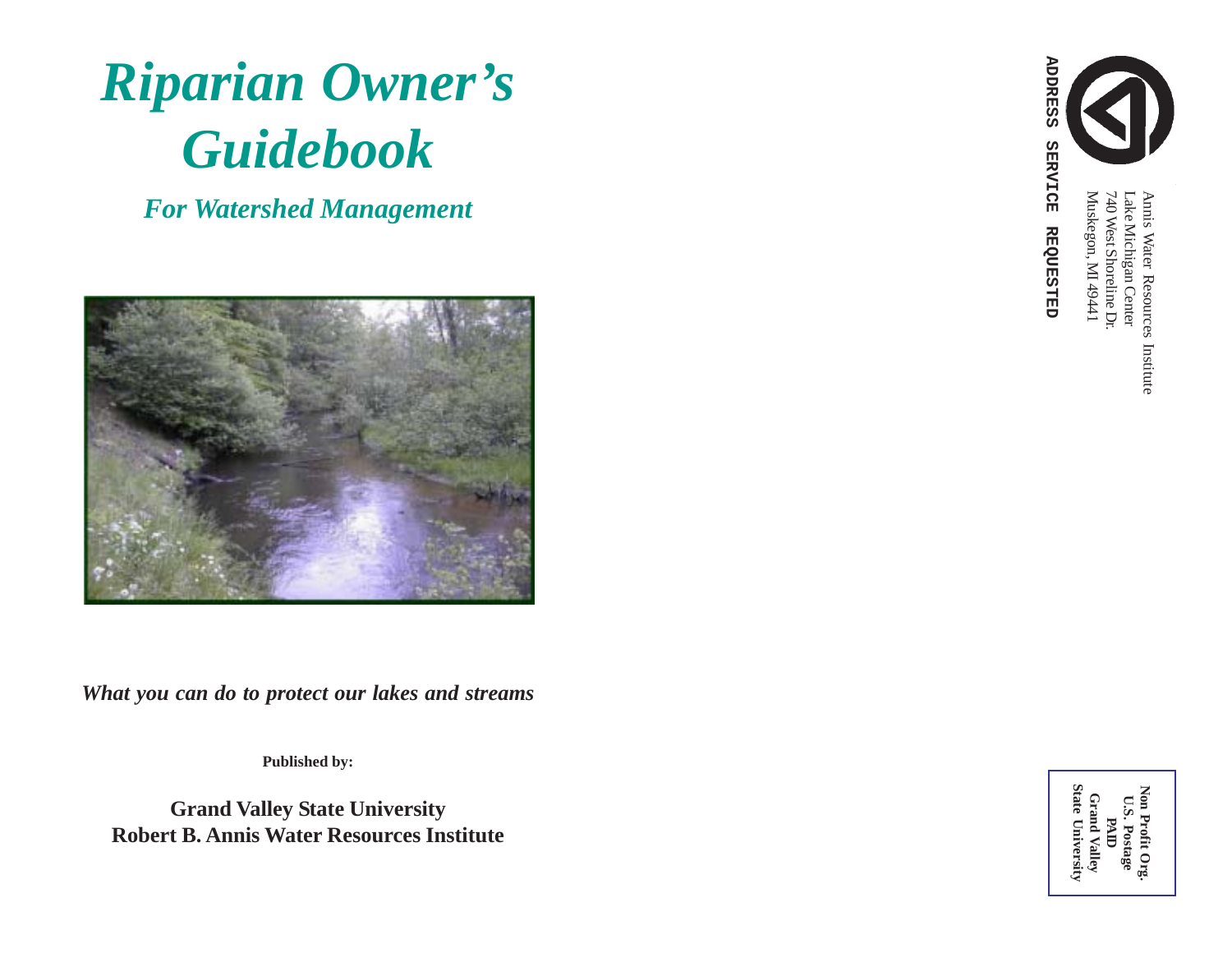**The Robert B. Annis Water Resources Institute** (AWRI) at Grand Valley State University is a multidisciplinary research and educational organization. The mission of the Institute is integrating research, education, and outreach to enhance and preserve freshwater resources. For questions, more information, or additional guidebooks please contact:

Robert B. Annis Water Resources Institute Grand Valley State University Lake Michigan Center 740 West Shoreline Drive • Muskegon, MI 49441 Phone (616) 331-3749 • Fax (616) 331-3864 Muskegon Area Phone (231) 728-3601



### **FUNDING FOR PROJECT**

Funds were provided by the Wege Foundation of Grand Rapids, Michigan, with additional support from the Fremont Area Community Foundation, Fremont, Michigan.

### **ACKNOWLEDGMENTS**

Numerous individuals and organizations assisted in the preparation of this guidebook. Special thanks go to the following:

> GVSU-AWRI Staff Nikki MacDonald Sarah U'Ren Kate Rieger Michigan Department of Environmental Quality West Michigan Trout Unlimited USDA Natural Resources Conservation Service

|  |  | <b>TABLE OF CONTENTS</b> |
|--|--|--------------------------|
|--|--|--------------------------|

| Manure Storage/Management 16 |
|------------------------------|
| Nutrient/Pest Management  17 |
|                              |
|                              |
|                              |
|                              |
|                              |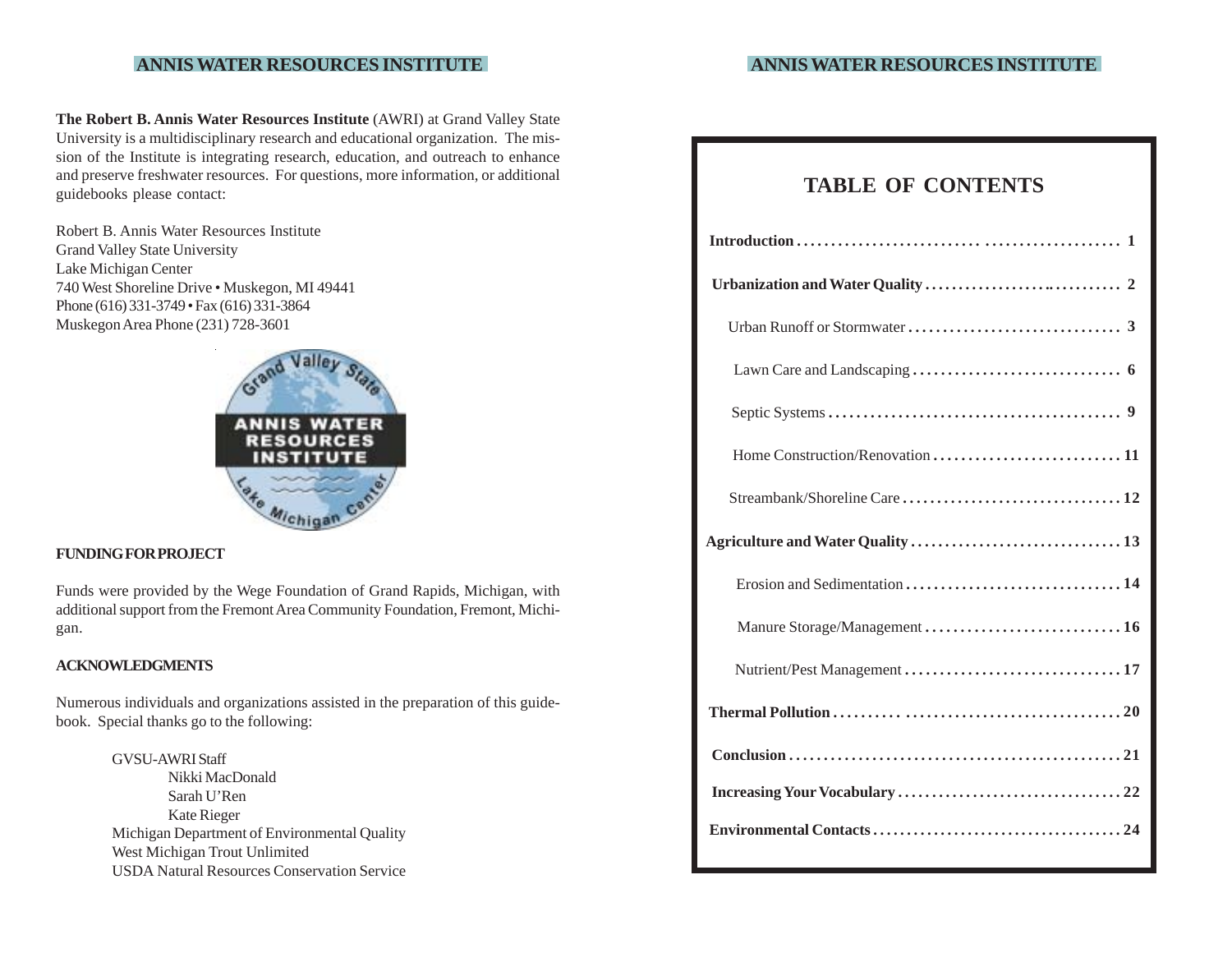# **INTRODUCTION**



A **watershed** can be defined as the area of land that captures rainfall and other precipitation and funnels it to a particular river, lake, or stream. The Muskegon River Watershed drains approximately 2,723 square miles of land and is located in north-central Michigan. The river is approximately 219 miles long from its start at Houghton and Higgins Lakes down to its mouth at Muskegon Lake, and eventually, Lake Michigan.

The Muskegon River Watershed is one of the largest watersheds in the state of Michigan and spans the better part of nine counties. Cities and towns located within the boundaries of the Muskegon River Watershed include Cadillac, Lake City, McBain, Marion, Evart, Reed City, Big Rapids, Mecosta, Morley, Lakeview, Howard City, Newaygo, Fremont, and Muskegon.

**Riparian** landowners live on or adjacent to the banks of lakes, rivers, and streams. These waters offer boating, fishing, hunting, swimming, and other recreational opportunities. In addition, the natural aesthetic beauty of riparian areas provides us with a forum to view the wondrous workings of nature. Numerous species of plants and animals inhabit riparian areas and add to our enjoyment of the great outdoors.

**User Note**: Words printed in bold can be found under "Increasing Your Vocabulary" on page 22.

It is important to understand the link between our everyday activities and the health of our waterways. Frequently, surface water and **groundwater** are impaired due to human actions. In particular, activities that affect riparian areas in turn affect the health of surface and groundwater. Unhealthy surface and groundwater can affect the economy of our community.

Some of the economic impacts caused by water pollution:

| • Decreased riparian property values                       |
|------------------------------------------------------------|
| • Significant <b>erosion</b> of streambanks and shorelines |
| • Repeated dredging of ditches, streams, and resevoirs     |
| • Increased flooding hazards from clogged drainage ways    |
| • Increased potential for contamination of groundwater and |
| other sources of drinking water                            |
| • Impacts to recreational and commercial fisheries         |

This guidebook can help riparian landowners manage and maintain their property to ensure the continued existence of safe, clean, and natural waterways. It can also provide a better understanding of problems facing our water supplies and what preventative and corrective action we as landowners can put into effect. The guidebook is divided by issues that affect water quality, with possible problems and **best management practice**s **(BMPs)** mentioned for each topic.

## **URBANIZATION AND WATER QUALITY**

Lakes, rivers, and streams in urbanized or populated areas are severely affected by patterns of land use. Every aspect of the waterway is altered, including water quality, water levels, and aquatic habitat.

Urbanization is one of the major causes of **nonpoint source pollution (NPS)**. NPS pollutants do not have an identifiable entry point, such as a pipe, but rather come from many diffuse sources. NPS pollutants that affect our water resources include the following:

| · Invasive species                |
|-----------------------------------|
| • Thermal pollution               |
| · Sediment/eroded soil            |
| • Nutrients/fertilizers           |
| $\bullet$ Road salt               |
| • Hydrocarbons (oil, gasoline)    |
| · Heavy metals (cadmium, mercury) |
| • Herbicides/pesticides           |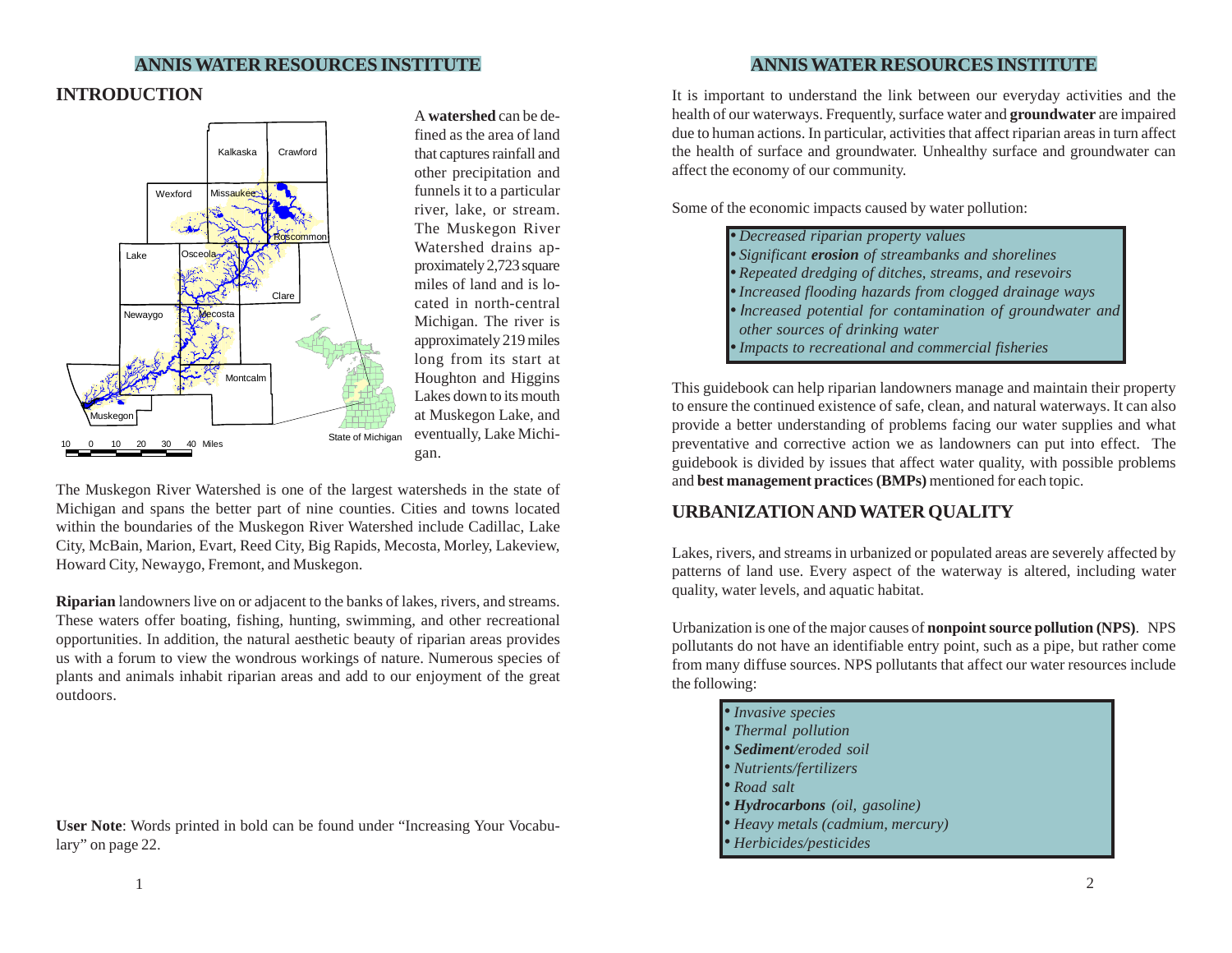The following sources from residential areas contribute NPS pollutants to waterways:

- *1. Urban runoff or stormwater*
- *2 Lawn care and landscaping*
- *3. Septic systems*
- *4. Home construction/renovation*



 *New homes replace farmland. Photo courtesy of USDA-NRCS*

## **Urban Runoff or Stormwater**

Water that seeps into the ground recharges groundwater supplies. Groundwater provides many rivers and streams with a **base flow**. This base flow enables the rivers and streams to continue flowing during periods of drought. Water that cannot seep into the ground following a rain or snowmelt is called **runoff** or stormwater.

## **Problem**

Development of land leads to an increase in hard, **impervious surfaces**, where rainwater cannot penetrate into the soil. Examples of impervious surfaces include parking lots, roads, driveways, sidewalks, and rooftops. These surfaces collect toxic pollutants, such as oil and gas, heavy metals (lead, mercury, and cadmium), fertilizers, and pesticides, which can be washed away during storms and discharged into nearby streams and lakes.

**ANNIS WATER RESOURCES INSTITUTE**

These surfaces also prevent water from seeping into the ground. When stormwater is not able to seep into the ground, it must be collected and discharged through storm sewers, drainage ditches, or some other means of conveyance. Since most conveyances discharge directly into rivers and streams, serious effects on water quality can occur.

| • Stormwater picks up pollutants and sediment in its path and           |
|-------------------------------------------------------------------------|
| discharges them directly into surface water without prior treat-        |
| ment.                                                                   |
| • Stormwater discharged through storm sewers reaches sur-               |
| face water quickly, often resulting in erosion problems and             |
| causing surface water levels to increase; high surface water            |
| levels can lead to severe and frequent flooding.                        |
| • An increase in stormwater runoff usually means a net loss to          |
| groundwater storage, and thus, base flow to rivers and streams          |
| decreases. As a result, these streams may dry up in the summer,         |
| killing aquatic wildlife.                                               |
| $\bullet$ Excessive stormwater decreases the stability and diversity of |
| the aquatic ecosystem.                                                  |

Increased volumes of stormwater runoff cause excessive streambank/shoreline erosion, which widens the waterway, and ultimately alters how water moves through the entire system. This is of great concern to all riparian landowners who stand to lose valuable property as their streambanks or shorelines wash away.



*Many communities have begun to label storm sewers to discourage people from dumping any toxic materials. Photo courtesy of USDA-NRCS.*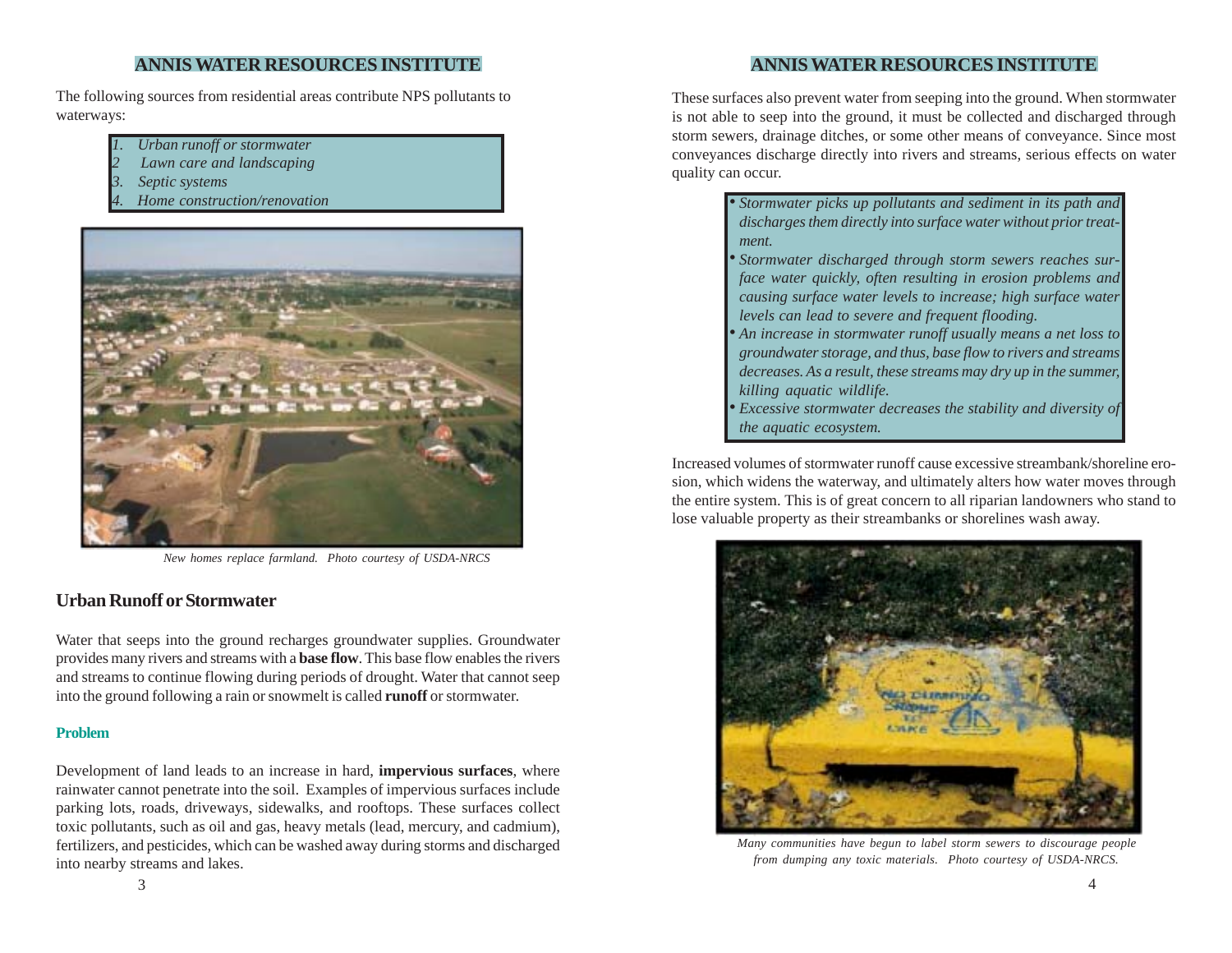Pavement and other impervious surfaces, together with the use of ponds and other stormwater storage structures typical of storm sewer systems, can also lead to increased water temperatures. Problems associated with increased water temperatures are discussed more fully as part of "Thermal Pollution" found on page 20*.*

#### **Best Management Practices and Prevention**

• Create **buffer strips** of native vegetation along streambanks and shorelines to collect and filter stormwater. Buffer strips are areas of trees, shrubs, and other vegetation that border surface water. Native vegetation requires less maintenance, is more resistant to disease, and provides excellent habitat for wildlife. If interested in using native plants, please contact a local conservation district or visit the Springfield Township Native Vegetation Enhancement Project homepage or the Greenacres homepage for more information (see page 26). Areas with buffer strips should be void of any development.

Remember**…** The width of the buffer strip depends on the size of the water body, the type of buffer strip you plant, and the amount of runoff generated from your property. Buffers strips can range from 20 to 100 feet wide. Contact your local Department of Environmental Quality or USDA Natural Resources Conservation Service office for more information about the size and type of buffer strip you should plant (see pages 24 and 25).



• Protect **wetlands** and other environmentally sensitive areas. Wetlands provide habitat for wildlife and fish. They also help to collect stormwater, prevent erosion, and filter out water pollution.

*Wetlands are natural systems that filter stormwater and release it slowly into lakes, streams, and rivers. Photo courtesy of GVSU-AWRI*

### **ANNIS WATER RESOURCES INSTITUTE ANNIS WATER RESOURCES INSTITUTE**

• Consider the use of conservation easements on lands adjacent to surface water. A conservation easement is a section of land where the right to develop has been donated or sold by a landowner to a government unit or nonprofit land trust. The landowner retains ownership. Although the landowner continues to pay property taxes, the owner may be eligible for income tax deductions, and estate and property tax reductions.

• **Rain gardens** can be used to convey stormwater back to groundwater storage, thus eliminating problems associated with increased stormwater velocity, volume, and temperature. These gardens are isolated pockets of natural or ornamental vegetation usually planted on fast draining material such as rocks, pebbles, or sand.

## **Lawn Care and Landscaping**

Maintaining a healthy-looking lawn or garden can be an enjoyable and rewarding hobby. Surrounding your home with a beautiful landscape can enhance its value and provide an aesthetically pleasing environment. However, many products and practices involved in lawn maintenance and landscaping can have a negative impact on both surface water and groundwater quality. By incorporating a few minor changes and increasing your understanding of lawn care, gardening, and landscaping, these activities can be conducted without harming your community's water resources. In fact, your lawn can actually help prevent soil erosion, as well as filter out pollutants that may runoff from your roof or driveway.

#### **Problem**

How can yard care activities pollute water?

Fertilizers **-** Applying fertilizers or nutrients in excessive amounts, shortly before rainstorms, or too close to surface water, damages aquatic systems. When runoff containing fertilizers enters the waterway, the nutrients may cause algae blooms and growth of invasive weeds. The decay of these aquatic plants may deplete oxygen in the water, suffocating fish.

Pesticides **-** Insecticides, rodenticides, fungicides, and herbicides are collectively called pesticides. Applying pesticides in excessive amounts, or too close to surface water, is dangerous to human health and aquatic life. Pesticides (and fertilizers) can migrate into groundwater creating health risks in drinking water supplies. Pesticides in surface water can also be toxic to many aquatic insects, amphibians, fish, and plants.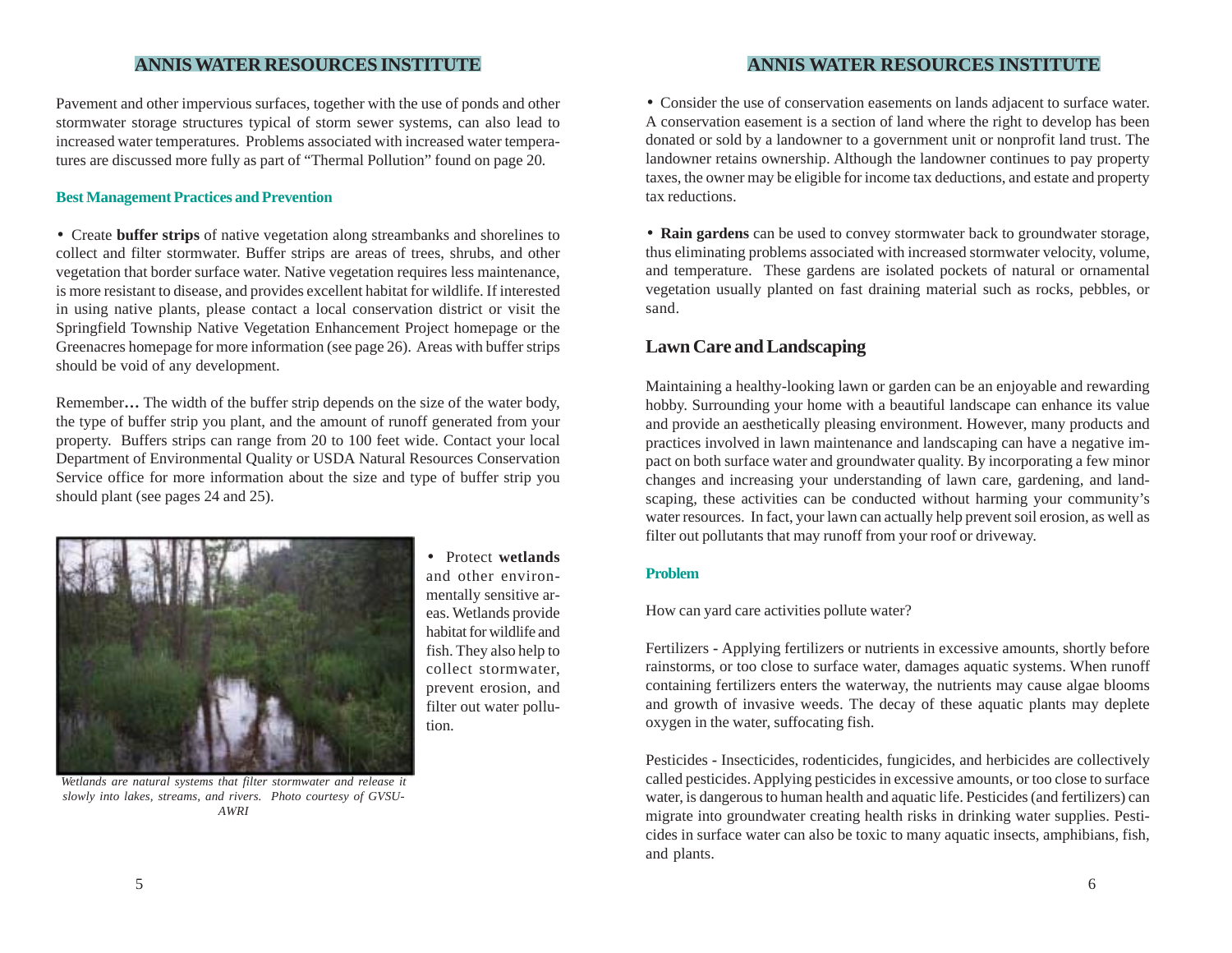Erosion **-** Exposed soil, especially on sloping ground, can quickly erode and be washed into surface water creating an excessive sediment load for the water body. Excess sediment in lakes, rivers, and streams destroys fish and insect habitat by covering it and by changing the temperature and oxygen levels in the water. Also, the eroding of riparian areas can undermine the foundations of nearby structures and homes.

Yard Wastes **-** Discarding leaves, grass, and branches in waterways can cause two problems: 1) as these wastes decompose, oxygen levels in the water are depleted, threatening the survival of fish and other aquatic life, and 2) nutrients are added to the water, often resulting in excessive growth of unwanted aquatic plants.

### **Best Management Practices and Prevention**

• Plant buffer strips of native vegetation between waterways and lawn/garden areas. Vegetation, especially native species, has enormous potential for protecting waterways from a wide variety of pollutants. Buffer strips can do the following:

- *Filter out sediment, fertilizers, pesticides, and other pollut-*•
- *ants before they reach surface water*
- *Prevent streambank erosion* •
- *Provide fish and wildlife habitat* •
- *Stabilize a stream* •
- *Reduce stream water temperature* •
- *Protect buildings and homes* •



 $7<sup>2</sup>$ *Test your soils for nutrient needs. Photo courtesy of USDA-NRCS*

• Have your soil tested to determine proper amounts of fertilizer needed for lawn and garden activities. Tests are available from your local extension office (see MSU Extension Office, page 24).

• Fertilize and apply pesticides away from waterways.

• Read fertilizer and pesticide product labels carefully and follow directions to avoid over-application of these chemicals.

• Be sure that a rain event is not imminent so that fertilizers and pesticides will not be washed away.

- Keep fertilizer away from sidewalks and driveways where it may be washed into surface water or storm sewers.
- Mulch grass clippings into the lawn to restore nutrients and diminish the need for chemical fertilizers.
- Dispose of yard wastes away from waterways, streambanks, or shorelines.
- Water lawns and gardens in the morning or evening when temperatures are cooler to maximize water absorption and retention.
- Use integrated pest management (IPM) to control pest populations without the excessive use of pesticides. An IPM program involves monitoring plants for signs of problems, determining acceptable levels of plant damage, and then applying only the control strategies necessary, such as physical and biological controls. Keep in mind that most insects in your lawn are not harmful. In fact, some insects are actually beneficial. Contact your local USDA Natural Resources Conservation Service office for more information about IPM programs (see page 25).
- Encourage animals to utilize your yard by landscaping for wildlife. Animals provide natural levels of pest control and add to the beauty of your land.
- Revegetate bare soil quickly to decrease erosion and soil losses. A quick cover can be supplied by planting annual rye grass.
- Substitute compost as a mulch and fertilizer for gardens and landscaping.
- Use commercial fertilizers with low amounts of nitrate and phosphate.
- Consider making your own pesticide by mixing 2 tablespoons of liquid soap with 1 quart of water and spraying on plants. Contact your local county extension office or the Department of Natural Resources for more tips on nontoxic gardening and lawn care (see page 24).

Remember**…** Your contribution of fertilizers, pesticides, erosion, and yard wastes may seem small. However, when combined with your neighbors' activities, the effect is greatly magnified and often results in damaged and unhealthy aquatic ecosystems.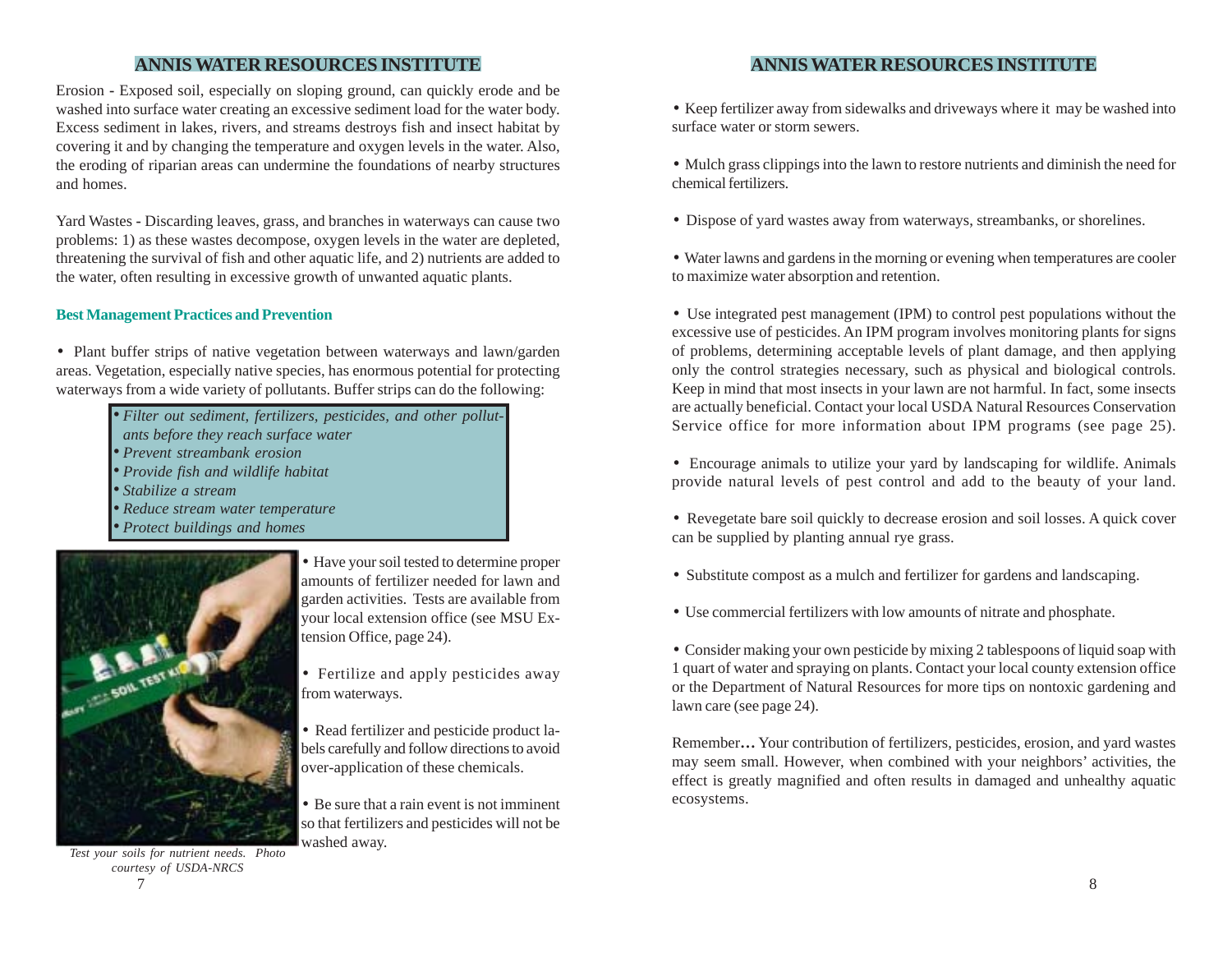## **Septic Systems**

Septic systems are commonly used to dispose of household wastewater or **effluent**. Many older homes and rural communities depend upon septic systems, since public sewer systems may not be readily available. Onsite septic systems can be safe and efficient alternatives to public sewers if designed, installed, and maintained properly. In a septic system, household effluent is not transported to a community wastewater treatment plant. Instead, the system relies on natural bacteria in the septic tank to break down solid matter. The drainfield then transfers the liquid waste into the soil for treatment.



### **Problem**

Septic system failure can lead to costly problems inside the home and to the pollution of both groundwater and surface water. Signs of a failing septic system include the following:

- *Sewage odors in your house or yard*
- *Slowly draining sinks and toilets*
- *Gurgling sounds in the plumbing or plumbing backups*
- *Soggy soil surrounding the septic tank or drainfield*
- *Lush green grass or excessive plant growth near the drainfield*
- *Excessive algae growth in nearby waters*

Malfunctioning septic systems can leak effluent with high concentrations of nutrients and bacteria to both surface water and groundwater. Nutrients reaching surface water can cause excessive growth of algae and other unwanted aquatic plants. Bacteria in surface water can create health risks for anybody directly contacting the water. Nutrients and bacteria in groundwater, as well as toxic and hazardous materials that get poured down household drains may impact drinking water in wells, creating a potential health risk.

## **ANNIS WATER RESOURCES INSTITUTE ANNIS WATER RESOURCES INSTITUTE**

### **Best Management Practices and Prevention**

How can you maintain an effective septic system?

- Know the capacity and location of your septic system.
- Inspect septic tank(s) regularly, at least every two years.
- Conserve water to avoid overloading the septic tank(s).
- Pump tank(s) out regularly, at least every three to five years.
- Divert other sources of water away from the drainfield through the use of roof drains, sump pumps, etc.
- Do not pave or build over a drainfield, and keep vehicles away from the septic tank and drainfield.
- Apply fertilizer away from the drainfield.

• Plant vegetative buffer strips along waterways to intercept septic system nutrients in groundwater and prevent them from entering waterways.

These materials should never be poured down household drains or flushed into toilets:

| $\bullet$ Motor oils/fuels        | $\bullet$ Filter tip cigarettes     |
|-----------------------------------|-------------------------------------|
| $\bullet$ Fats and greases        | <i>•Disposable diapers</i>          |
| • Acids and cleaners              | <i>• Pesticides and fertilizers</i> |
| $\bullet$ Tampons                 | • Paints, polishes, and solvents    |
| $\bullet$ Adhesive bandages       | $\bullet$ Hair                      |
| • Paper towels and facial tissues |                                     |

Remember**…** Chemicals added to septic systems can kill naturally occurring bacteria that are responsible for breaking down the solid wastes. Without these microorganisms, septic systems will not function properly. Paper products, other than toilet paper, create an abundance of solid wastes, which can clog a septic system.

For more information about the proper installation and maintenance of septic systems, contact your local county health department (see page 25).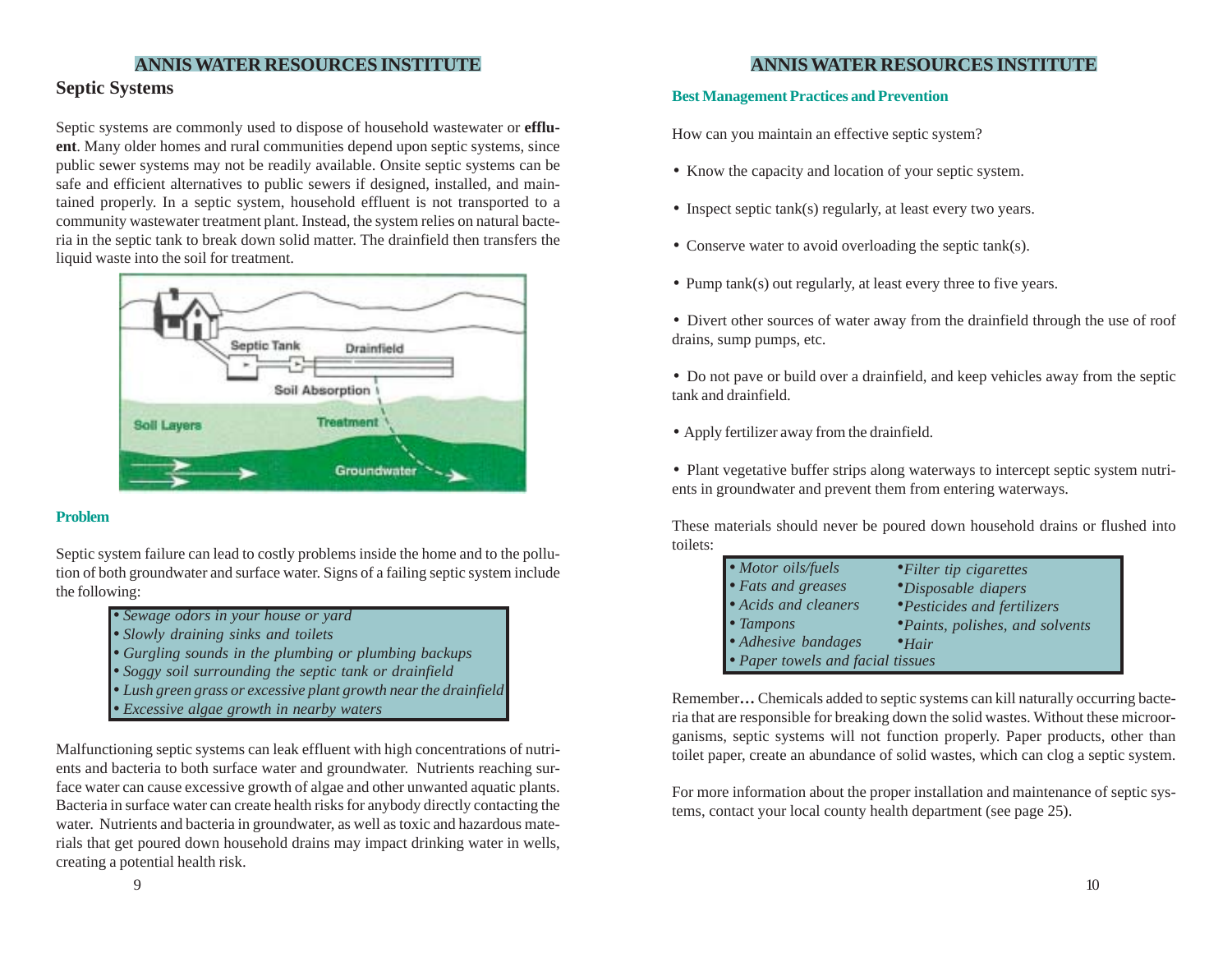## **Home Construction/Renovation**

Homeowners, especially those in riparian areas, should be aware of the potential pollution hazard that construction activities might cause. If large amounts of land are cleared and graded, the exposed soil becomes susceptible to erosion.



### **Problem**

During rains, runoff carries eroded soil (or sediment) into the nearest drain or waterway. Sediment not only pollutes waterways, but it also clogs drains and channels and fills up detention ponds. This leads to increased flooding risks as well as inflated costs to maintain such structures.

*Care should be taken to ensure that sediment is not lost during rain events. Photo courtesy of USDA-NRCS*

Sediment buildup covers and destroys aquatic habitat.

Chemicals and hydrocarbons from materials commonly used during construction activities can also be picked up through surface water runoff and be washed into waterways.



*Sediment is seen in the street because measures were not taken to protect the soil from erosion during development. Photo courtesy of USDA-NRCS*

### **Best Management Practices and Prevention**

•Erosion control practices, which can help prevent **sedimentation** and runoff problems, can be easily installed prior to the onset of construction/renovation activities. Options for pollution control include the following practices:

> *Minimize cleared and exposed areas during construction.* • *Staging development of the construction site helps to decrease overall erosion losses. Install silt fencing along the edges of the site. Silt fencing can* • *be an effective control of eroded soils. However, silt fencing must be dug six inches into the ground and backfilled in order to be effective. Leave strips of vegetation along the edges of the site. Vegeta-*• *tive buffer strips help slow runoff velocity and catch sediment. Revegetate the area soon after construction. Even before construction activities cease, exposed soil should be seeded to* •

*prevent erosion problems. Annual rye grass is a quick, shortlived groundcover that works well in these situations.*

## **Streambank / Shoreline Care**

### **Problem**

Streambanks and shorelines with sparse vegetation are fragile and susceptible to erosion. Frequent human and animal traffic in these areas can increase erosion. Erosion leads to sediment pollution in lakes and streams, which can result in the following:

| • Degraded aquatic and riparian habitat                       |
|---------------------------------------------------------------|
| · Reduced water clarity, light penetration, and plant produc- |
| tivity                                                        |
| • An undesirable environment for fish feeding and spawning,   |
| and recreation                                                |
| • Changes in the lake or stream bottom and increased flooding |

 $11$  12 Fallen trees, stumps, or debris along streambanks and shorelines often provide excellent habitat for fish and wildlife. However, sometimes this debris diverts water into eroding banks or blocks the flow of water into wetlands. The riparian landowner's decision to leave or remove fallen debris can often be difficult. Riparian landowners often take streambank and shoreline stabilization and maintenance into their own hands to correct problems. Sometimes these actions do more harm than good to the water body.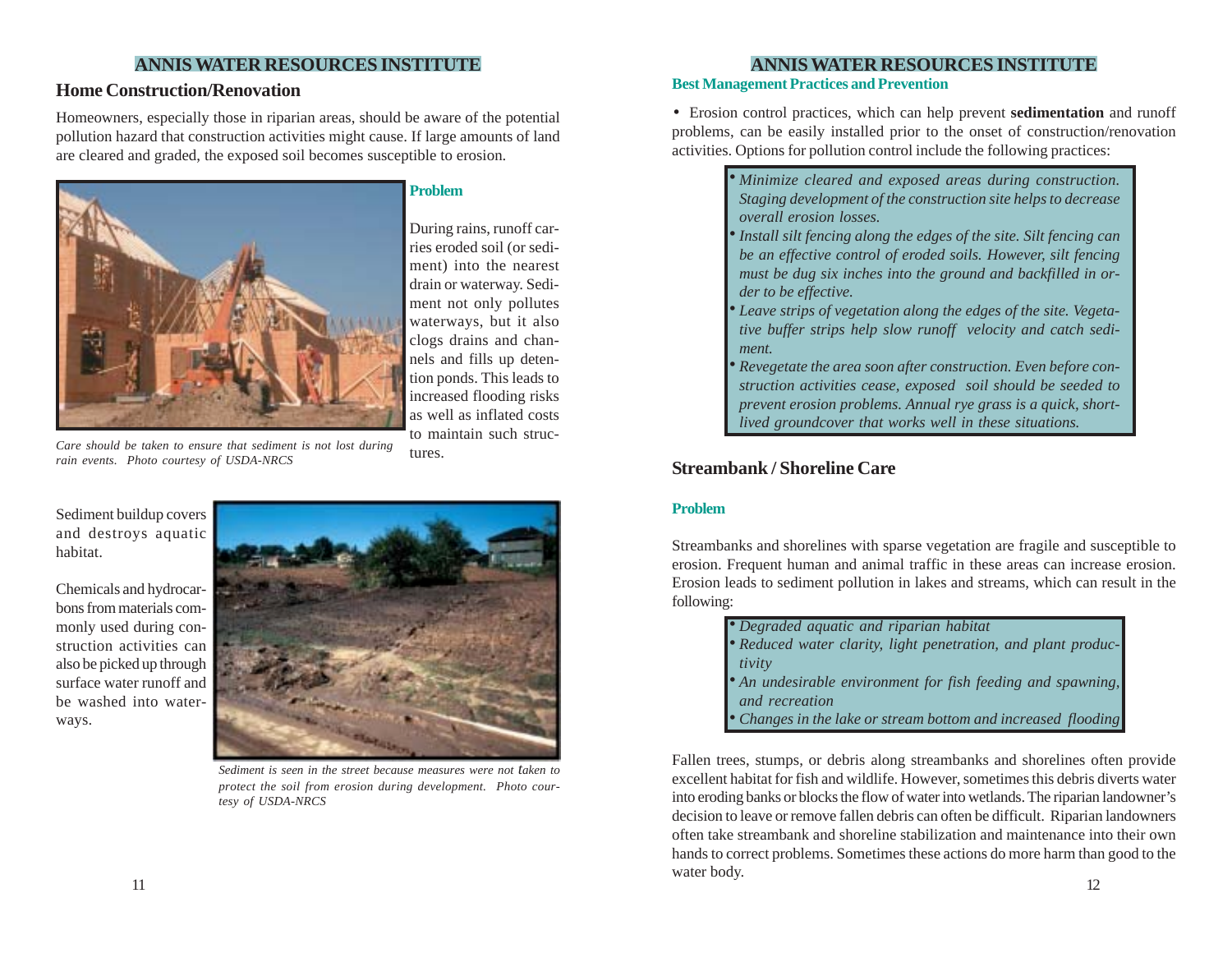• Keep people, bicycles, cars, grazing animals, off-road vehicles, and heavy objects away from unprotected streambanks and shorelines.

• Maintain vegetative buffer strips along streambanks and shorelines to prevent surface water runoff from flowing into these waterways.



• Consult a professional landscaper or architect for solutions to control erosion and stabilize streambanks and shorelines. **Riprap** (piles of stone, rock, or broken concrete) is one stabilization technique for property next to surface water. Caution in the use of riprap is recommended in that it can often lead to impacts on adjacent property.

*This streambank is stabilized with vegetation and riprap to protect the homes bordering this waterway.*

• Avoid construction near streambanks and shorelines. Contact the Michigan Department of Environmental Quality (see page 24) before building steps, ramps, seawalls, or other structures near or over surface water. A permit may be required. The Michigan Department of Environmental Quality can also offer advice on the removal of fallen trees, stumps, etc. from surface water.

## **AGRICULTURE AND WATER QUALITY**

Agriculture is an important land use in many watersheds. While agriculture provides significant areas of open space and wildlife habitat, it may also impact water quality. Sediment, fertilizers, pesticides, and animal wastes from agricultural practices can all be washed into surface water. In addition, some chemicals used in agricultural practices can leach into groundwater supplies.

## **ANNIS WATER RESOURCES INSTITUTE ANNIS WATER RESOURCES INSTITUTE**

The following sources from agricultural areas contribute pollutants to waterways: **Best Management Practices and Prevention**

- *1. Erosion and sedimentation*
- *2. Manure storage/management*
- *3. Nutrient/pest management*



*Photo courtesy of USDA-NRCS Small farms with orchards, crops, and windbreaks. Photo courtesy of USDA-NRCS*

## **Erosion and Sedimentation**

Farmers should be aware of the potential pollution problem that agricultural practices might cause. Large amounts of land that are left exposed and unprotected, especially on sloping ground, become susceptible to erosion. Erosion is the result of water runoff, wind, and frequent animal traffic.

### **Problem**

Erosion adds sediment to waterways, which can fill farm ponds, ditches, streams, and lakes. It covers insects and fish eggs, and damages fish gills. Sediment also makes the water more turbid, or cloudy, which makes recreational activities difficult and creates an unpleasant appearance. In addition, erosion leads to the loss of topsoil and crop damage.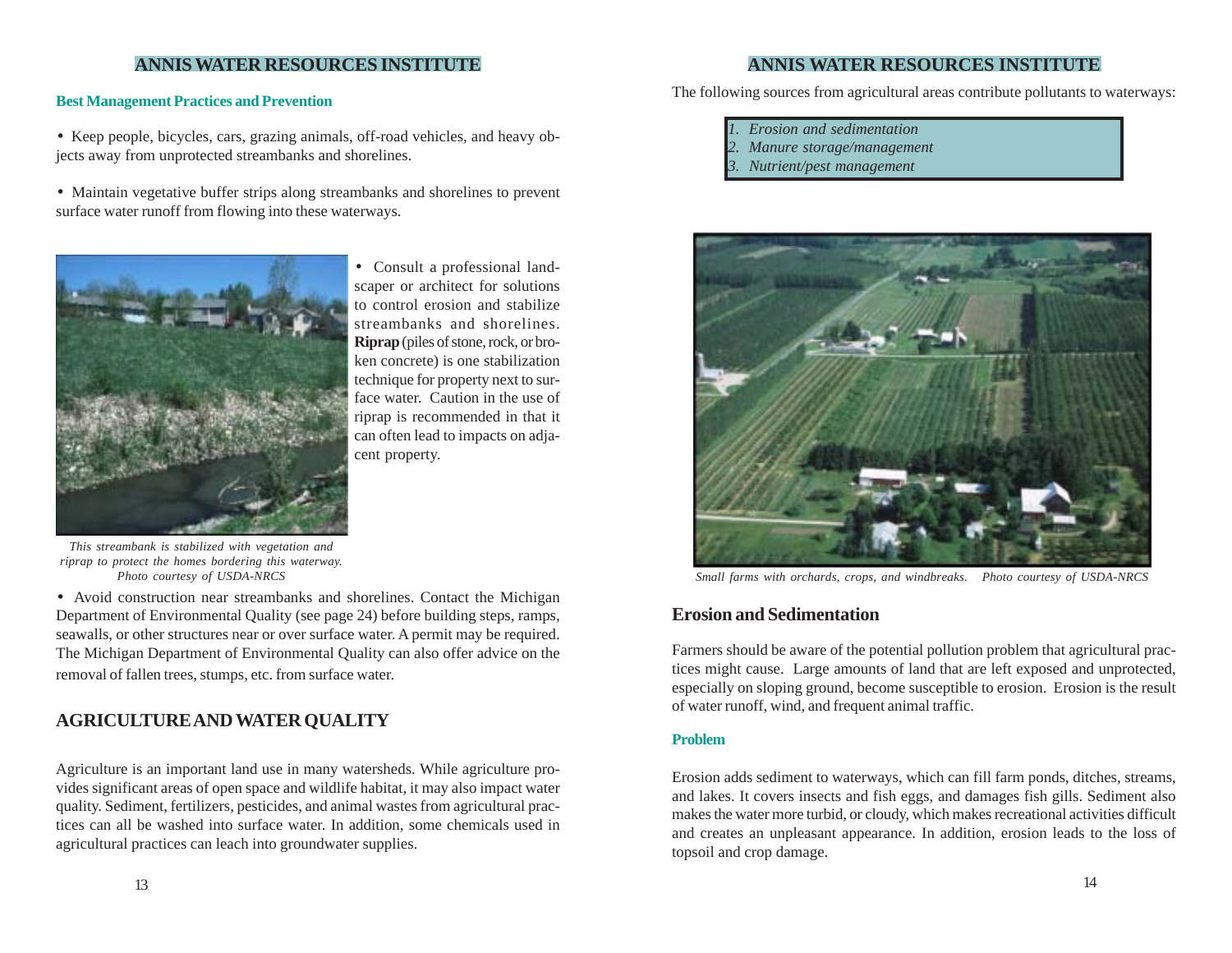#### **Best Management Practices and Prevention**

• Farmers should use conservation measures to help minimize the pollution of water resources. Protective groundcover on crops and grazing lands is one of the best methods of preventing erosion and sedimentation. Erosion control methods include the following:

- *Crop residue management* •
- *Contour farming* •
- *Grade control structures across drainage ways* •
- *Grass or tree planting* •
- *Strip cropping and crop rotations* •
- *Leaving wetlands alone* •
- *Windbreaks and vegetative barriers* •
- *Buffer strips, or filter strips in a contoured field along water- ways*
- *Cover crops, such as cereal rye, oats, winter wheat, or le- gumes*
- *Minimizing livestock access to streams and streambanks* •
- *Providing off-stream watering for livestock* •
- *Installing a water crossing for livestock and farm equipment* •
- *Placing rock riprap along the streambank* •
- *Installing water and sediment control basins* •

Remember**…** Controlling erosion and sedimentation protects streambanks, improves wildlife habitat, increases water quality, and reduces the impacts of water, wind, and grazing. It also adds to the efficiency and production of grazing lands, and saves time, energy, and labor on croplands, therefore increasing profits.

For further information or questions, please contact your local USDA Natural Resources Conservation Service or Conservation District office (see page 25).



*Crop residue increases water absorption and reduces the volume of surface water. Photo courtesy of USDA-NRCS*





*Livestock can be given water using an offstream portable watering system in the pasture. Photo courtesy of USDA-NRCS*

*Grassed contour buffer strips cover an entire field. Photo courtesy of USDA-NRCS*

## **Manure Storage/Management**

Proper manure management can prevent runoff from feedlots, cut fertilizer costs, reduce nutrient losses, and allow for field application under the appropriate conditions.

#### **Problem**

Farmsteads (the buildings of a farm) have more potential to pollute drinking water supplies, streams, lakes, and other water sources than any other part of the farm. Improper management of manure can lead to manure runoff into nearby water bodies resulting in nutrient loss for the farmer and downstream water pollution.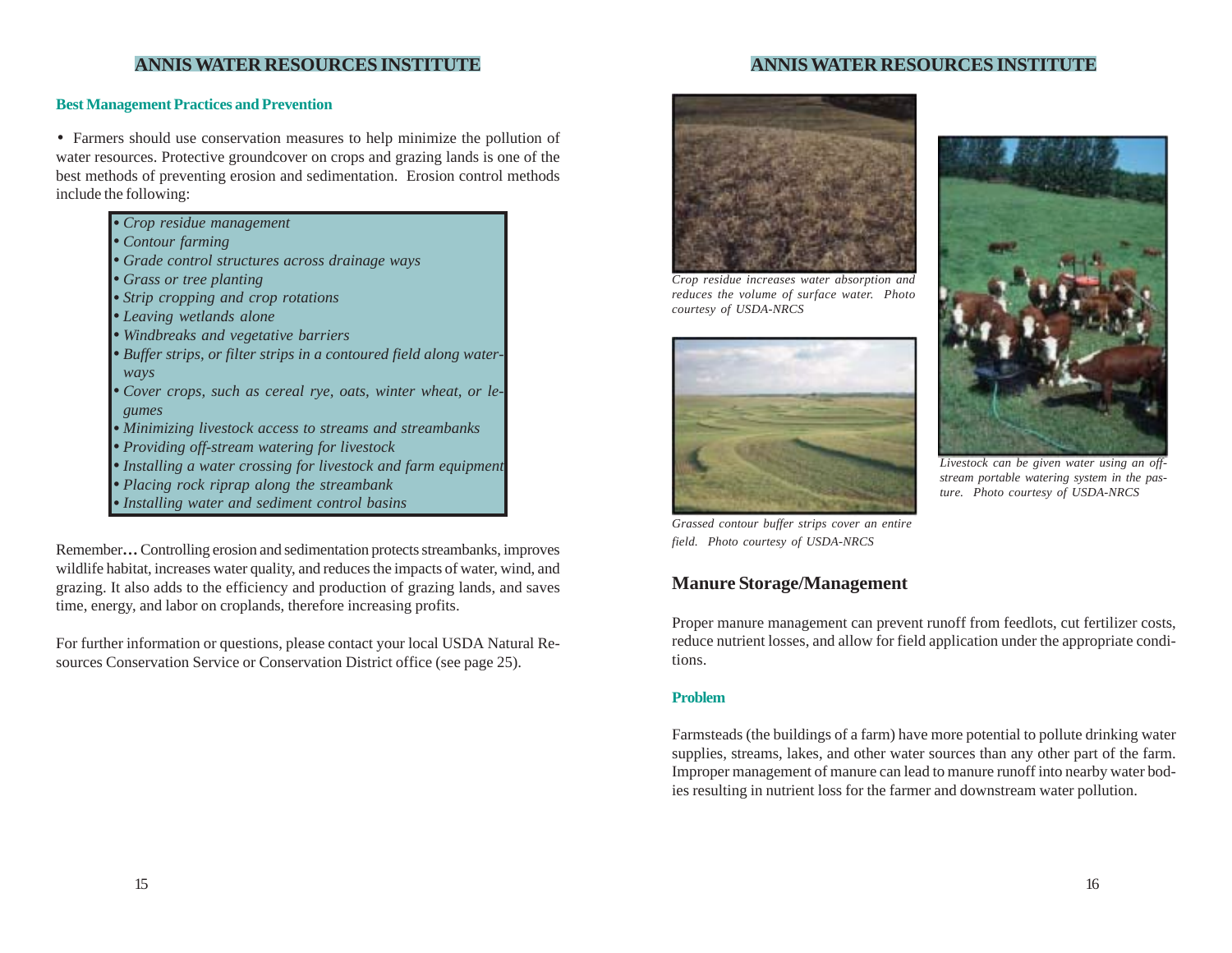## **ANNIS WATER RESOURCES INSTITUTE**

### **Best Management Practices and Prevention**

• Install manure storage structures in order to safely contain manure so it can be applied to crops when soil conditions are right. Manure stacking facilities will keep rainwater from mixing with manure and creating runoff.

• Compost animal manure and carcasses. Compost can be applied to matter and soil nutrients.



crops to reduce the amount of fertil-*nearby stream and degrade water quality. Photo* izer needed by increasing soil organic *courtesy of USDA-NRCS Manure from a livestock yard can run off into a*

- Divert farmstead runoff away from animal feedlots and erosive areas.
- Store manure in a lagoon in order to break down waste material and reduce the concentration of nutrients.
- Provide buffer strips around manure storage structures and lagoons to filter any runoff and improve appearance.
- Test manure to determine nutrient content and prevent over-application to fields.

Remember… The best system for animal waste management depends on local environmental regulations, the number and type of animals, type of confinement, fertilizer needs, location of water sources, and the location of residences around the livestock operation. Contact your local USDA Natural Resources Conservation Service or Conservation District office for more information (see page 25).

## **Nutrient/Pest Management**

The use of fertilizers and pesticides is a common practice in agriculture. Knowing the correct amount, form, and application method of these chemicals is important for reducing costs, producing optimum yield, and minimizing the impact on water quality. Sources of nutrients include animal manure, sludge, and commercial fertilizers. Sources of pesticides include insecticides, rodenticides, fungicides, and herbicides.

#### **Problem**

Nutrients and pesticides that are not applied correctly can be toxic to humans, wildlife, livestock, and aquatic plants and animals. The potential health affects can be short term or long term. Excess phosphate in waterways also contributes to the enrichment of water causing excess algae growth and oxygen depletion, which can result in fish kills, reduced recreational opportunities, and reduced aesthetic values.



*Algae overtakes this lake. Photo courtesy of USDA-NRCS*



Nutrients and pesticides can be washed into lakes and streams during storms or they can leach into groundwater harming drinking water supplies.

*Water with excessive nutrients. Photo courtesy of USDA-NRCS*

#### **Best Management Practices and Prevention**

• Sample and test your soils, manure, compost, or other material regularly for nutrient content. Tests are available from your local county extension office (see MSU Extension Office, page 24).

• Read and follow fertilizer and pesticide product label instructions carefully, use spot applications when possible, and always calibrate your spray equipment.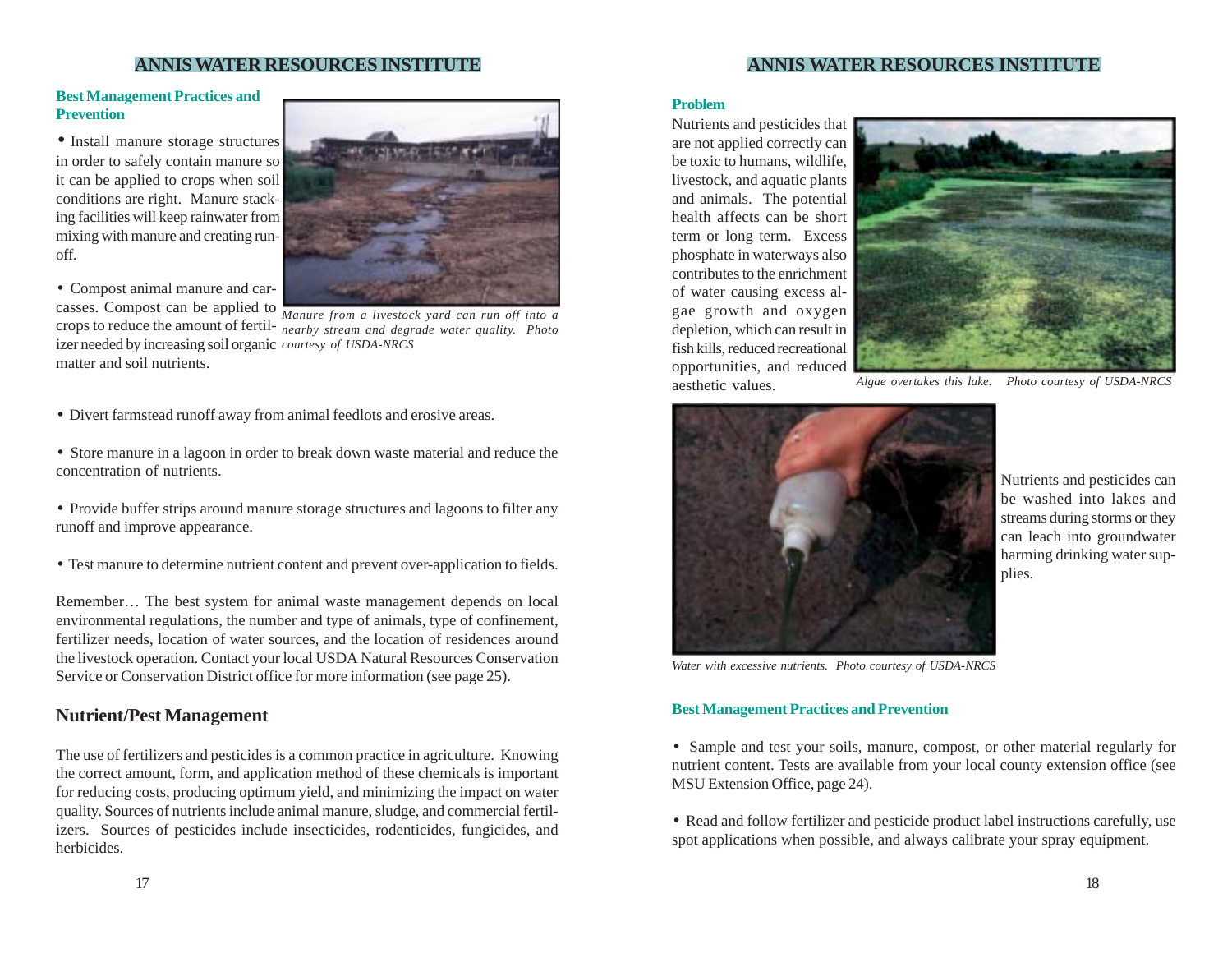• Maintain buffer strips to minimize **erosion** and runoff. Buffer strips filter out nutrients and sediment before they reach surface water. They also provide habitat for many beneficial plants, insects, frogs, birds, and other wildlife.

- Encourage diversity of plants and animals.
- *Use a stopwatch to calibrate your sprayer prior* Grow healthy, well-adapted crops that are less likely to be affected by pests.



*to applying fertilizers and pesticides. Photo courtesy USDA-NRCS*

• Monitor insect, disease, and weed populations to know when you need to apply pesticides.

• Use integrated pest management (IPM) for effective and economic control of pests, including insects, diseases, and weeds. Farmers using IPM techniques monitor for specific pests and apply only the necessary pesticides for adequate control.

- Apply fertilizers and pesticides during periods of minimal runoff potential.
- Use conservation crop rotations to break pest cycles.
- Use cover crops and mulches to smother weeds, and narrow plant spacing to outcompete weeds.
- Compost animal manure and carcasses. Carcasses and manure compost can be applied to crops to reduce the amount of commercial fertilizer needed by increasing soil organic matter and soil nutrients.
- Use commercial fertilizers with low amounts of nitrate and phosphate.

## **THERMAL POLLUTION**

Thermal pollution is both an urban and a rural concern. It occurs in areas where water bodies are exposed to sunlight, darkened by sediment, and/or fed by stormwater. These unwanted inputs can come from eroding farm fields, exposed ditches, riverside lawns, or city streets. It is a problem that can occur wherever riparian areas are cleared and developed.

There is an important relationship between water temperature and the amount of **dissolved oxygen** the water holds. The warmer the water, the less dissolved oxygen present. The amount of oxygen in water affects the life it can support. Many aquatic organisms, such as trout, require cold water with high levels of dissolved oxygen.

#### **Problem**

Thermal pollution results when there is a lack of shade coverage over a stream and water temperatures rise too high to support the aquatic life that would normally exist in that stream. Therefore, removing streambank vegetation reduces the amount of shade coverage, increases thermal pollution, and reduces the diversity of organisms that the stream can support.

Sediment in the water also can lead to thermal pollution because sediment darkens the water allowing more sunlight to be absorbed. At the same time, sediment blocks sunlight from reaching aquatic plant life, and therefore, slows or stops plant growth. Since plants add oxygen to the water, oxygen levels can become too low to support aquatic life. In addition, the buildup of sediment makes the stream shallower, and water temperature rises faster in shallower water.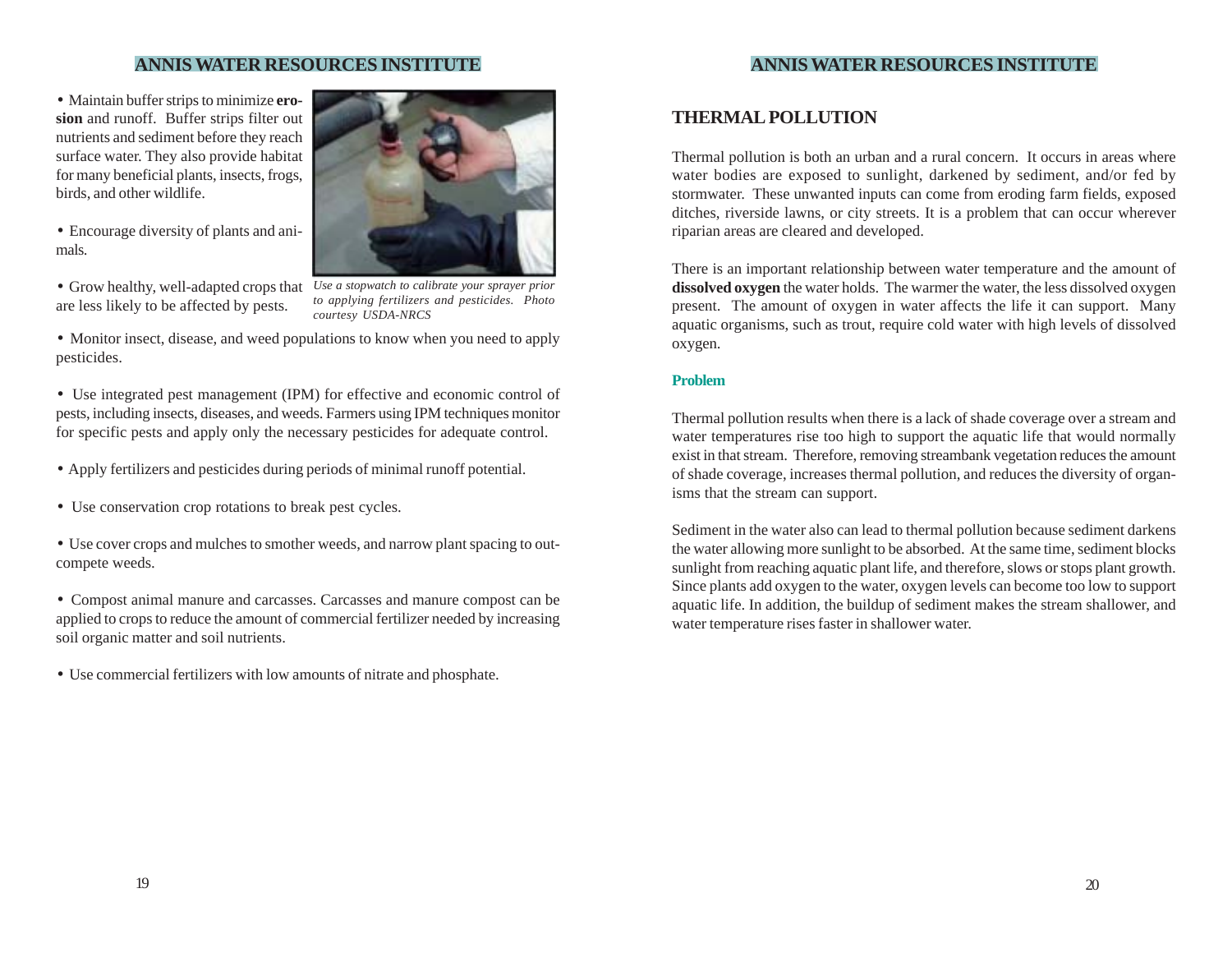

*Streams with no conservation buffers are at high risk for thermal pollution. Photo courtesy of USDA-NRCS*

#### **Best Management Practices and Prevention**

Maintaining natural streambank vegetation is the best way to prevent thermal pollution. Streambank vegetation can have the following affects:

> • *Provide shade to help keep water temperatures low enough* • *Provide habitat for aquatic organisms such as crayfish, which* • *Act as a buffer strip to prevent sediment from entering the to support cold-water fish populations such as trout tend to live in streambanks that are shaded*

## **CONCLUSION**

*stream system*

Riparian landowners enjoy many benefits from living on or adjacent to lakes, rivers, and streams. But with the many attractions comes responsibility. It is the responsibility of each riparian landowner and all people accessing waterways to: 1) increase their awareness of activities that impact surface water and groundwater, and 2) practice pollution prevention techniques to help keep our waterways and water supplies safe, clean, and healthy.

## **ANNIS WATER RESOURCES INSTITUTE ANNIS WATER RESOURCES INSTITUTE**

## **INCREASING YOUR VOCABULARY**

**Aquifer -** an underground layer of porous rock or sand containing water in which wells can be developed for drinking water or other purposes.

**Base Flow - the water in the stream that is not due to direct runoff from precipita**tion; it is usually supported by water entering from natural storage in groundwater, lakes, or wetlands.

**Best Management Practices (BMPs) -** any structural, vegetative, or managerial practice used to treat, prevent, or reduce water pollution.

**Buffer Strip - an area of trees, shrubs, and other vegetation located in areas adja**cent to and up gradient of water bodies. Buffer strips range from twenty to 100 feet wide depending on the type of buffer strip planted, the size of the water body, and the amount of runoff generated from a piece of property.

**Dissolved Oxygen -** the amount of gaseous oxygen (O<sub>2</sub>) dissolved in water.

**Effluent** - outflowing liquid waste.

**Erosion -** the process in which soil particles are detached and transported away by wind, water, or frequent traffic.

**Groundwater -** water that is found beneath the earth's surface.

**Hydrocarbon** - any compound containing only hydrogen and carbon, such as oil and gasoline.

**Impervious Surface** - a surface through which little or no water will move, including paved parking lots and rooftops.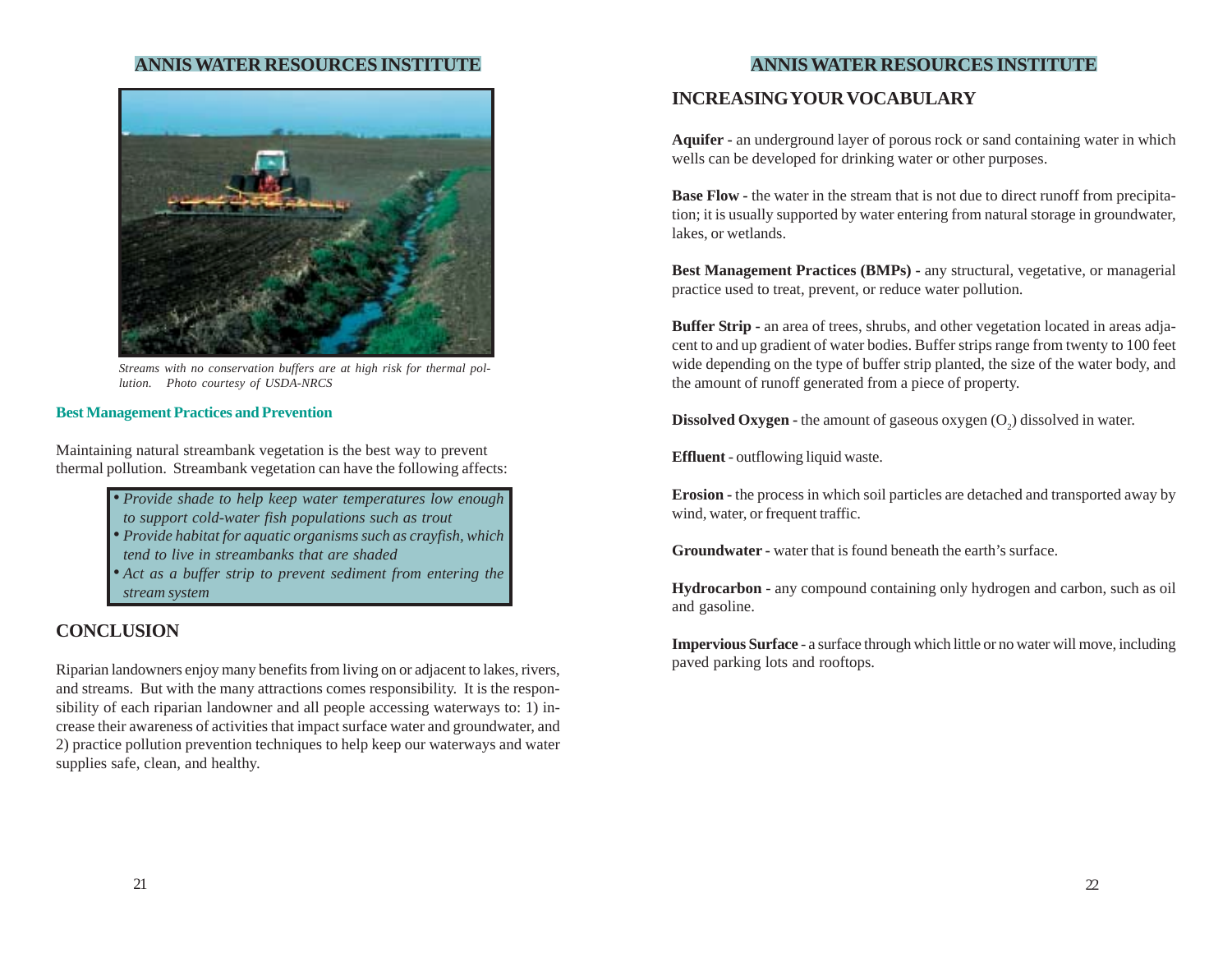**Nonpoint Source (NPS) Pollution** - pollution that is not traceable to one particular source and is occurring at locations scattered throughout the drainage basin; typical sources include erosion, agricultural activities, and urban runoff.

**Rain Garden** - a garden, usually of native plants, used to direct stormwater back into groundwater supplies in order to reduce the amount of stormwater that enters local streams, rivers, and lakes.

**Riparian** - pertaining to the shoreline of a lake, river, or stream, and the bordering land area.

**Riprap** - a permanent cover of rocks, stones, or broken concrete used to stabilize streambanks, provide in-stream channel stability, and provide a stabilized outlet below concentrated flows. Caution in the use of riprap is recommended in that it can often lead to adverse impacts on adjacent property.

**Runoff** - water that does not soak into the soil. Instead, it moves along the surface of the ground flowing toward surface water, drains, and other low points. Surface runoff often carries pollutants into these areas.

**Sediment** - solid fragments of organic and inorganic materials resulting from erosive processes.

**Sedimentation - the phenomenon of sediment or gravel accumulation.** 

**Watershed -** a defined land area in which all surface water drains to a common point either by groundwater or surface water flow. Watersheds vary a great deal in size; some watersheds are large enough to include other small watersheds. For example, the Muskegon River Watershed is part of the Lake Michigan Watershed.

**Wetland** - an area that is saturated with water to the surface for a sufficient time to promote the growth of water dependent plants and/or the development of saturated soils; typically characterized by swamps, marshes, etc.

## **ANNIS WATER RESOURCES INSTITUTE**

## **ENVIRONMENTAL CONTACTS**

### **ENVIRONMENTAL CONCERNS/QUESTIONS**

*Michigan Department of Environmental Quality* Surface Water Quality Division Phone: (517) 373-1949 Lansing, MI 48909-7773 Fax: (517) 373-9958

*Michigan Department of Natural Resources* Information Services Phone: (517) 373-1214 Lansing, MI 48909 Fax: (517) 373-9510

*Robert B. Annis Water Resources Institute* Lake Michigan Center 740 W. Shoreline Drive Phone: (231) 728-3601 Muskegon, MI 49441 Fax: (616) 331-3864

*Michigan State University Extension Office* Agriculture Hall, Room 108 Michigan State University Phone: (517) 355-2308 East Lansing, MI 48824 Fax: (517) 355-6473

### **SOIL EROSION AND SEDIMENTATION PREVENTION**

*Michigan Department of Environmental Quality* Land and Water Management Division Phone: (517) 373-1170 Lansing, MI 48909 Fax: (517) 373-9965

### **WETLAND AND HABITAT IMPROVEMENT AND PROTECTION**

*Michigan Department of Environmental Quality* Land and Water Management Division Phone: (517) 373-1170 Lansing, MI 48909 Fax: (517) 373-9965

*Timberland Resources Conservation and Development Area Council, Inc.* 6655 Alpine Avenue, NW, Suite 2 Phone: (616) 784-1090 Comstock Park, MI 49321 Fax: (616) 784-1268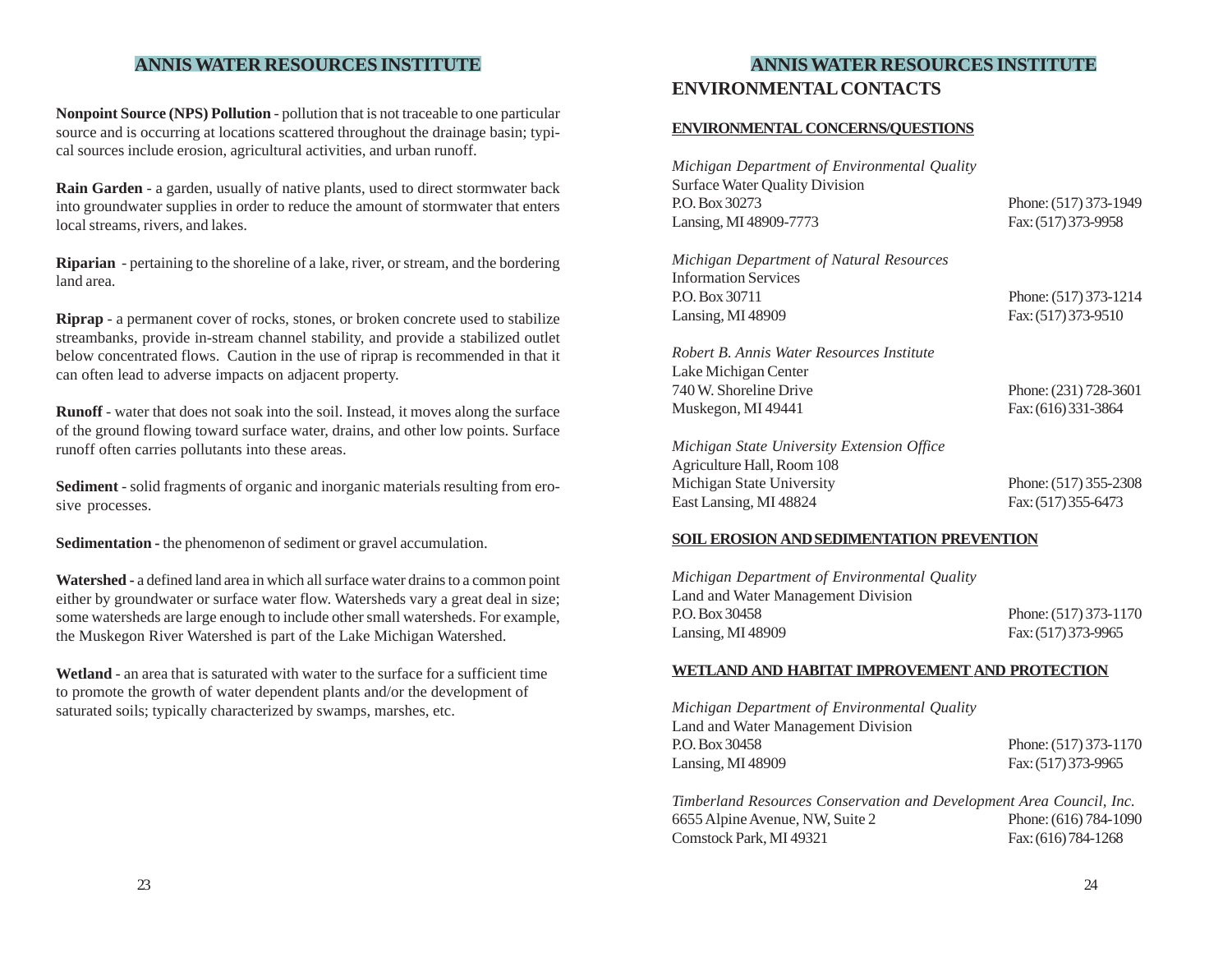#### **AGRICULTURAL PRACTICES AND MANAGEMENT**

*Natural Resources Conservation Service* Grand Rapids Service Center 3260 Eagle Park Drive, NE, Suite 103 Phone: (616) 942-4111 Grand Rapids, MI 49525-4569 Fax: (616) 940-1403

*Michigan Association of Conservation Districts* 201 N. Mitchell Street, Suite 204 Phone: (231) 876-0328 Cadillac, MI 49601 Fax: (231) 876-0372

*U.S.D.A. Agricultural Stabilization and Conservation Services* Kent County ASCS Office 3260 Eagle Park Drive, NE, Suite 101 Phone: (616) 942-4111 Grand Rapids, MI 49525

#### **SEPTIC SYSTEM AND SEWAGE MANAGEMENT**

*Central Michigan District Health Department* 2012 E. Preston Avenue Phone: (517) 772-8147 Mt. Pleasant, MI 48858 Fax: (517) 773-4319 Counties served within the Muskegon River Watershed: Clare, Osceola, Roscommon

*District Health Department #10* 401 Lake Street Phone: (231) 775-9942 Cadillac, MI 49601 Fax: (231) 775-5372 Counties served within the Muskegon River Watershed: Lake, Mecosta, Missaukee, Newaygo, Wexford

### *Mid-Michigan District Health Department* 615 N. State Road, Suite 2 Phone: (517) 831-5237 Stanton, MI 48888 Fax: (517) 831-5522 Counties served within the Muskegon River Watershed: Montcalm

| Muskegon County Health Department                             |                       |
|---------------------------------------------------------------|-----------------------|
| 209 East Apple Ave., Suite D104                               | Phone: (231) 724-6311 |
| Muskegon, MI 49442                                            | Fax: (231) 724-6674   |
| Counties served within the Muskegon River Watershed: Muskegon |                       |

*Muskegon County Wastewater Management System* 8301 White Road Phone: (231) 724-3440 Muskegon MI 49442 Fax: (231) 724-3588

## **ANNIS WATER RESOURCES INSTITUTE**

#### **YOU CAN ALSO VISIT THE FOLLOWING WEBSITES**

Robert B. Annis Water Resources Institute http://www.gvsu.edu/wri/index.htm

Greenacres http://www.epa.gov/greenacres/

Michigan Association of Conservation Districts http://www.macd.org/macdset.html

Michigan Department of Natural Resources http://www.michigan.gov/dnr

Michigan Department of Environmental Quality http://www.michigan.gov/deq

Michigan County Health Departments http://michiganstartpages.com/michigan/health/departments.htm

Michigan Natural Resources Conservation Service http://www.mi.nrcs.usda.gov/

Michigan State University Extension http://www.msue.msu.edu/home/

Muskegon County Wastewater Management System http://www.co.muskegon.mi.us/wwtf.htm

Springfield Township Native Vegetation Enhancement Project http://www.epa.gov/glnpo/ecopage/springfieldtwp/